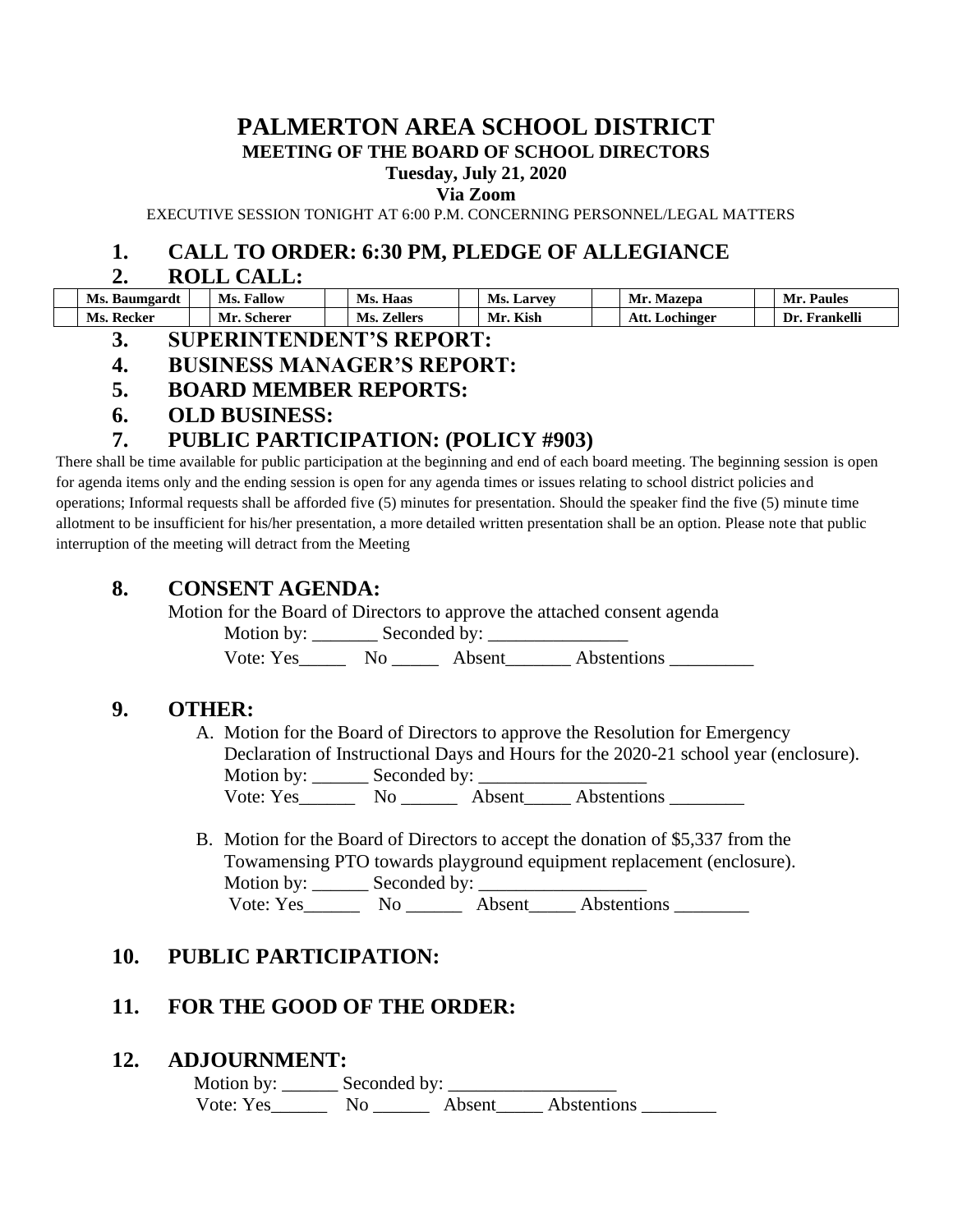# **PALMERTON AREA SCHOOL DISTRICT Consent Agenda**

# **Tuesday, July 21, 2020**

### **1. MEETING MINUTES:**

- A. Approve the Board Minutes from June  $16<sup>th</sup>$ , 2020 (enclosure).
- B. Approve the Board Minutes from June 23<sup>rd</sup>, 2020 (enclosure).
- C. Approve the Board Minutes from June  $28<sup>th</sup>$ , 2020 (enclosure).

## **2. FISCAL:**

- A. Approve the Accounts Payable Reports (enclosures).
- B. Approve the Treasurer's Reports (enclosures).
- C. Authorize the Business Manager to execute the Elizabeth Bray Trust Fund Distribution on behalf of the Palmerton Area School District.

# **3. PERSONNEL:**

- A. Approve the attached tuition reimbursement (enclosure).
- B. Approve Kimberly Bittle as High School Learning Support Teacher at master's, step 6, at a rate of \$52,000 effective upon release from current contracted employment.
- C. Approve Julia Dougherty as High School Science Teacher at master's, step 8, at a rate of \$54,500 effective upon the release from current contracted employment.
- D. Approve the resignation of Brian Morgan as Assistant Girls Basketball Coach effective June 29, 2020.
- E. Approve Jim Hay as Assistant Girls Basketball Coach at a stipend of \$4,076 for the 2020-2021 school year.
- F. Approve the resignation of Richard Stanley, High School Science Teacher, effective July 1, 2020.
- G. Approve Lyndsey Heinrich's column movement from bachelor's to bachelor's +24.
- H. Approve Maria Schaffer's column movement from master's to master's +15.
- I. Approve John Snyder as volunteer football coach for the 2020-2021 school year.